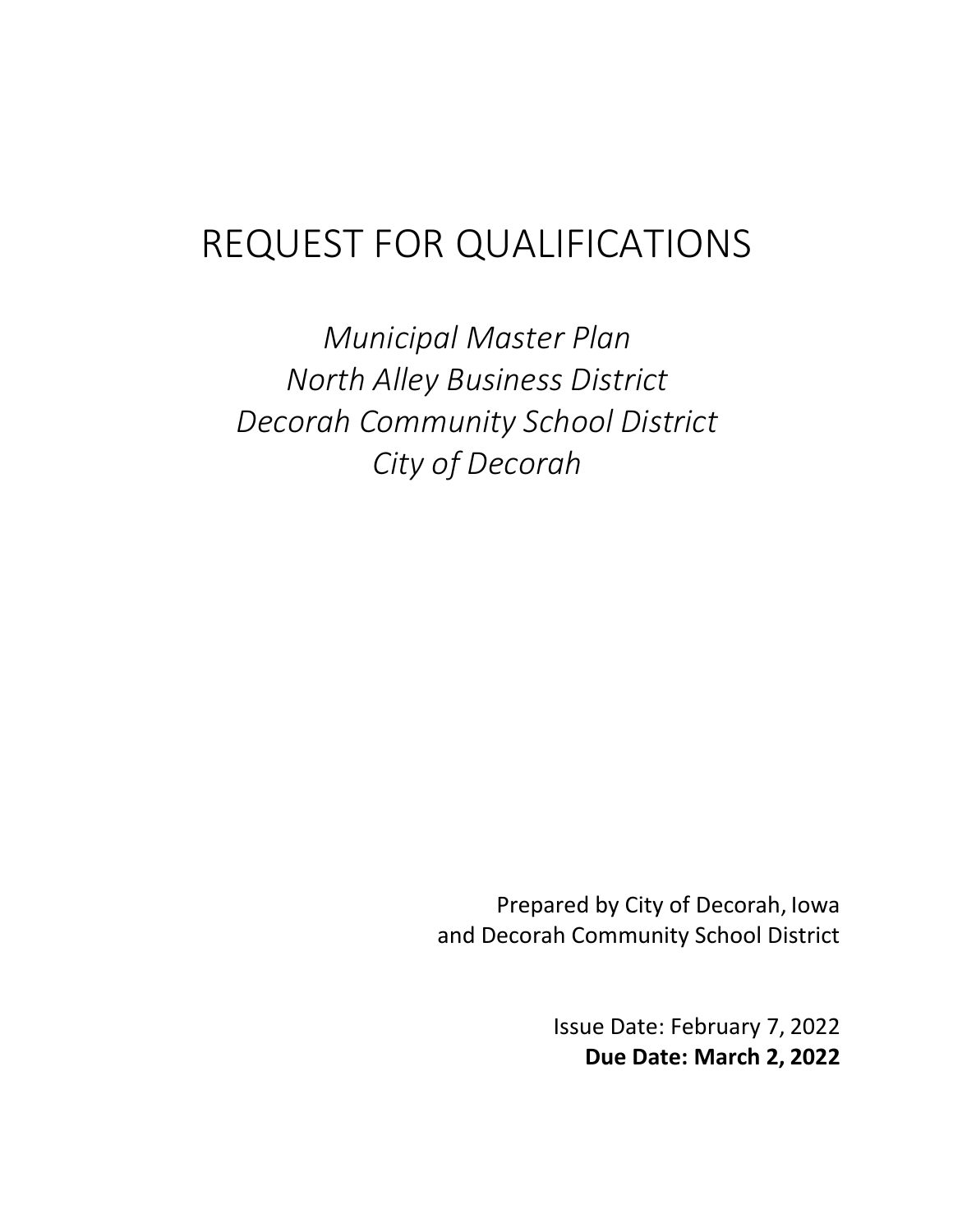# (PAGE INTENTIONALLY LEFT BLANK)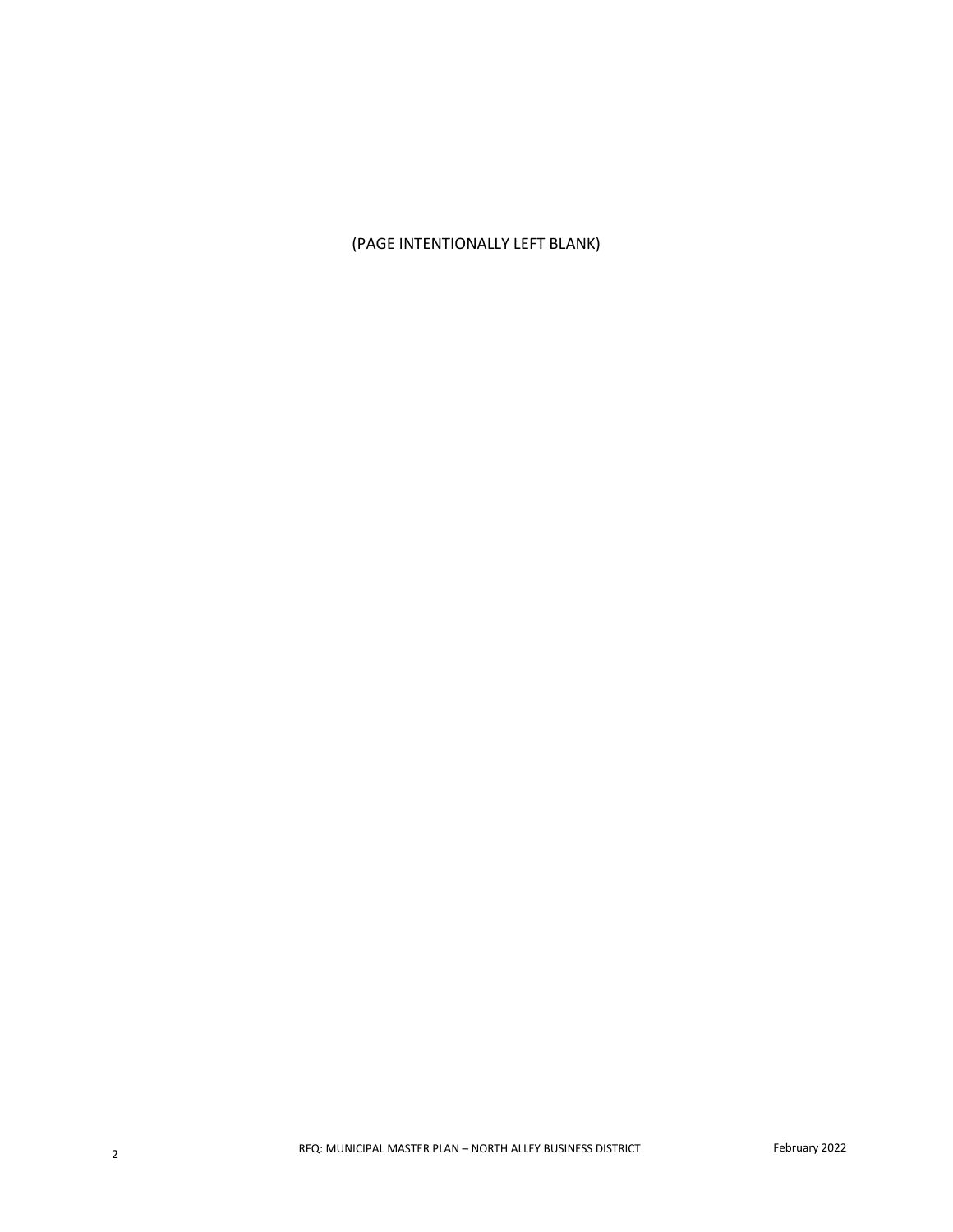#### **REQUEST FOR QUALIFICATIONS (RFQ)**

### *MUNICIPAL MASTER PLAN NORTH ALLEY BUSINESS DISTRICT*

# **Claiborne Drive and Heivly Street Decorah, Iowa**

#### **OVERVIEW**

On behalf of The City of Decorah and Decorah Community School District, and the Decorah business community, the Decorah City Manager is seeking a Statement of Qualifications from Community Planning Teams that have experience successfully leading and developing Master Planning Services for Communities and School Districts.

The area of concern for the Decorah Community is owned / occupied by both City of Decorah and Decorah Community School District. The same area also includes parking, utilities and amenities for the Decorah Business District. The City of Decorah, Iowa is seeking a multi-disciplinary team to develop a Municipal Master Plan for *The North Alley Business District* that will address a variety of issues and subsequent strategies and design solutions.

The successful consultant team will work with the City of Decorah, the Decorah School District and key members of the Decorah Business Community to identify the issues, challenges and opportunities within the proposed planning area. The Design Team will incorporate findings from past studies, identify current activity levels, will engage local property and business owners, and will work collaboratively with City and School District leadership. Recommendations from this Master Plan can be used to seek funding for improvements identified within the Area.

Proposed area of planning study:

South of Decorah High School and generally between Claiborne Drive and Heivly Street.



RFQ: MUNICIPAL MASTER PLAN - NORTH ALLEY BUSINESS DISTRICT FEBRUARY 2022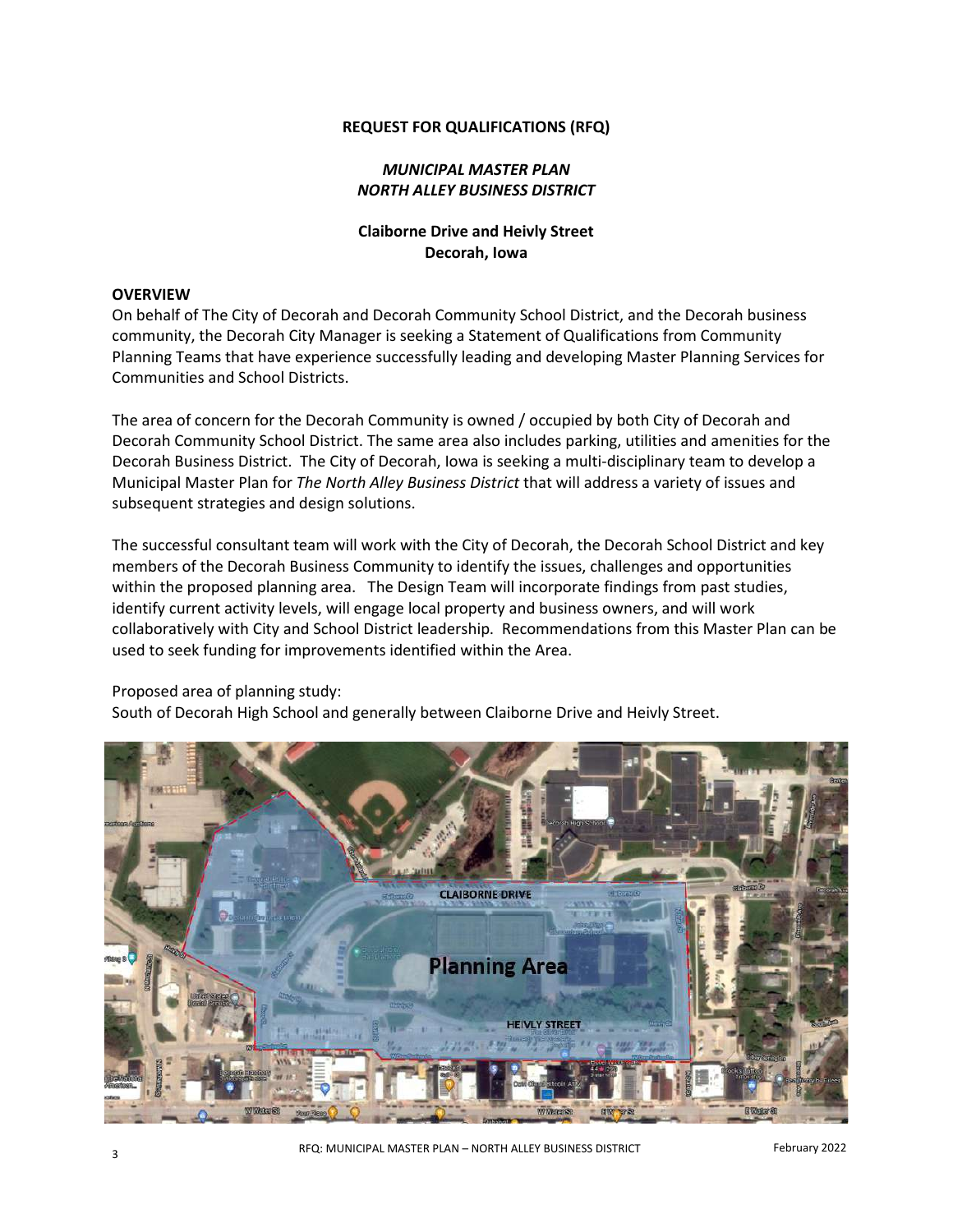### **PROJECT SCOPE**

City leadership identified the tasks outlined below as the base scope of services. Any additional tasks or work elements may be added during contract negotiations. A final work plan and scope of services will be agreed to by all parties upon conclusion of the negotiation process and prior to proceeding with the Plan.

## **Stake Holders:**

- 1. City of Decorah Building Renovation / Potential Reorganization of their Site.
	- a. Fire Station Addition currently in the planning process
	- b. Potential Land Use Solutions for City Hall
	- c. Solving traffic issues with the Triangle on the South Side of City Hall
	- d. Ball Diamond / Tennis Courts
	- e. Recycling Center at the Corner of Claiborne & Heivly.
- 2. Decorah Community School District
	- a. Land Use Planning for proposed new Elementary School adjacent to the Current Elementary Building, then demo the existing building.
	- b. Maintaining or improving Vehicular Access for Bus Traffic / Parent pickup & drop off.
- 3. Water Street Business District
	- a. Maintaining access to Public Parking
	- b. Improving Traffic Flow

### **Owner Provided Services:**

1. A Site Survey to support this Planning Effort will be provided by the City of Decorah and a local Civil Engineer / Survey Consultant. It will be important to know where Site Utilities are located on Claiborne Drive and Heivly Street.

### **Required Scope of Services**

- 1. Joint Meeting(s) with City Officials and School District Personnel
	- a. Summary of Issues Document
- 2. Individual Meetings with School District and with City could be the same day.
- 3. Community / Public Input Meeting?
- 4. Joint Meeting(s) with City Officials and School District Personnel Proposed Solutions
	- a. Summary of Issues Document
	- b. Presentation of Proposed Solutions
- 5. Final Presentation Public
- 6. Final Report
	- a. Findings of Planning Effort, Summary of Issues
	- b. Options with Pros & Cons
	- c. Recommendations

### **Challenges**

- 1. Land Use: This Corridor is important to properly identify the land use encouraged for each parcel within the area and to set forth those expectations of use and development. It is not too far reaching to specifically identify individual businesses, enterprises, and operations that are encouraged to locate within the Corridor.
- 2. Conceptual Design Task: The Plan shall address each task and reflect each in a concept-level document. The concept document shall incorporate Corridor area recommendations, propertyspecific recommendations, architectural conceptual designs, planning-level project cost estimates,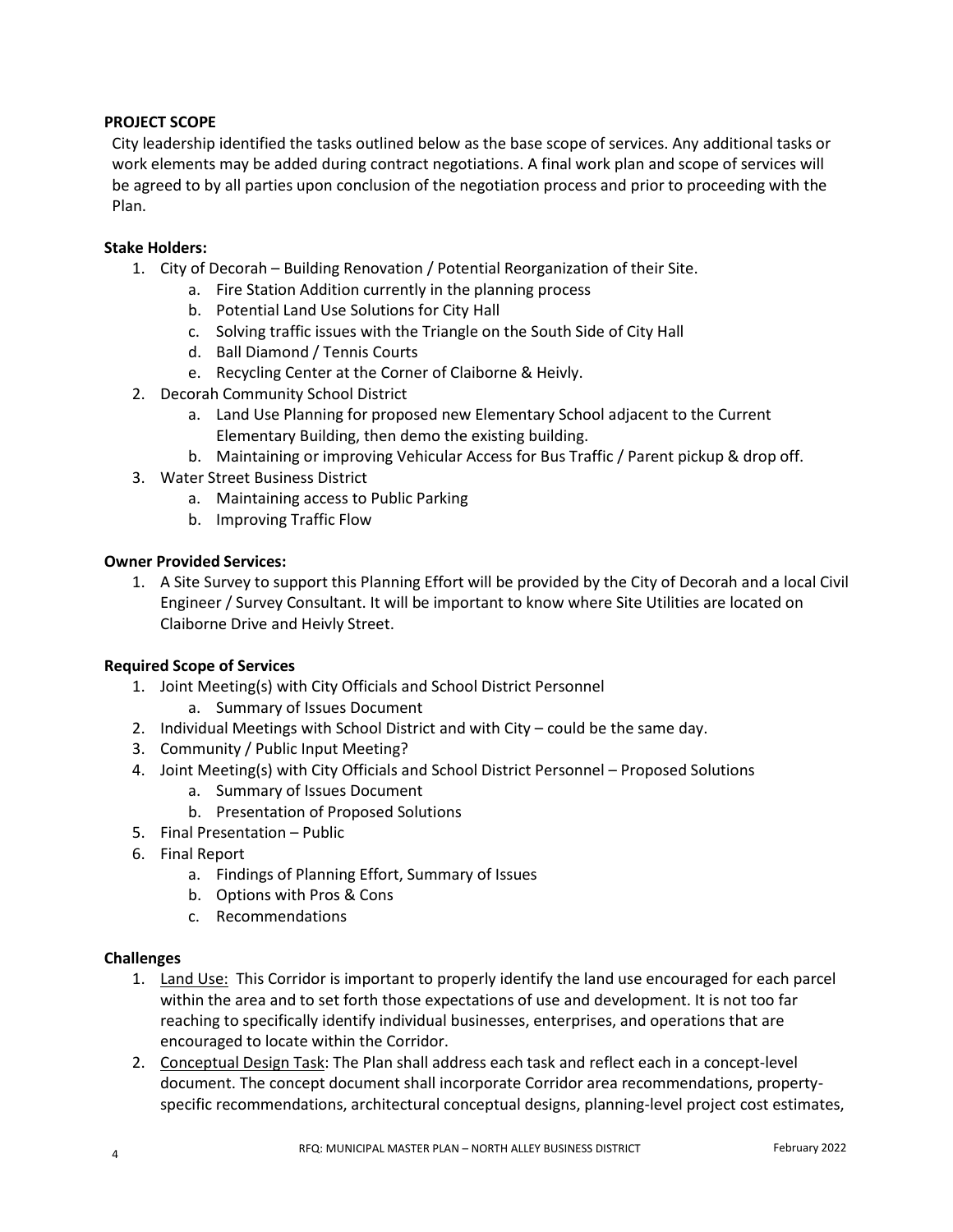cross-sections for any road/street or access improvements, beautification/landscaping, and maintenance.

#### **PROPOSAL REQUIREMENTS**

Each proposal response shall provide sufficient detail to enable City leadership to evaluate and compare responses. At a minimum, the following information is required:

- 1. A cover letter introducing the firm and providing an executive summary of the statement of qualifications. Letter must be signed and dated by an individual having legal authority to contract on behalf of the firm.
- 2. A description of the team's understanding, approach, methodology, and schedule for the entire project.
- 3. A description of the team's organizational framework for the project, including lead firm, project manager, sub-consultants, and partners. The roles and responsibilities of all team members to this project must be included.
- 4. Specific introduction of key personnel assigned to this particular project. Introduction shall be in the form of resumes, estimates of their time commitment to this project, and a letter from each indicating their initial impression of this project.
- 5. Identification of not more than three (3) similar/like projects that the team has directly been involved with within the last five (5) years.
- 6. A minimum of three (3) professional references for like/similar projects awarded to the lead firm. References must include all current contact information. References for other members of the team are encouraged.
- 7. A schedule of completion for the Master Plan.
- 8. A complete schedule of estimate of costs for services including but not limited to:
	- a. proposed fees;
	- b. firm and/or team compensation;
	- c. hourly rates;
	- d. travel expenses; and
	- e. schedule of invoicing (weekly, milestones, etc).

The format shall provide a straightforward, concise delineation of the team's capabilities to satisfy the requirements of this RFQ. All project scope tasks shall be addressed. Proposal responses are limited to 20 pages, not including resumes.

### **PROPOSAL RESPONSE SUBMISSION**

All responses must be received no later than **3:00pm (CDT)** on **Wednesday, March 2, 2022**. Any response received after this date and time will not be considered.

Submit two (2) bound hard copies and one (1) memory stick containing the proposal in .pdf format. All submittals become the property of the City of Decorah, Iowa.

Submissions shall be by E-mail or in person to:

> City of Decorah ATTN: Mr. Travis Goedken 400 Claiborne Drive, PO Box138 Decorah, Iowa 52101 [citymanager@decorahia.org](mailto:citymanager@decorahia.org)